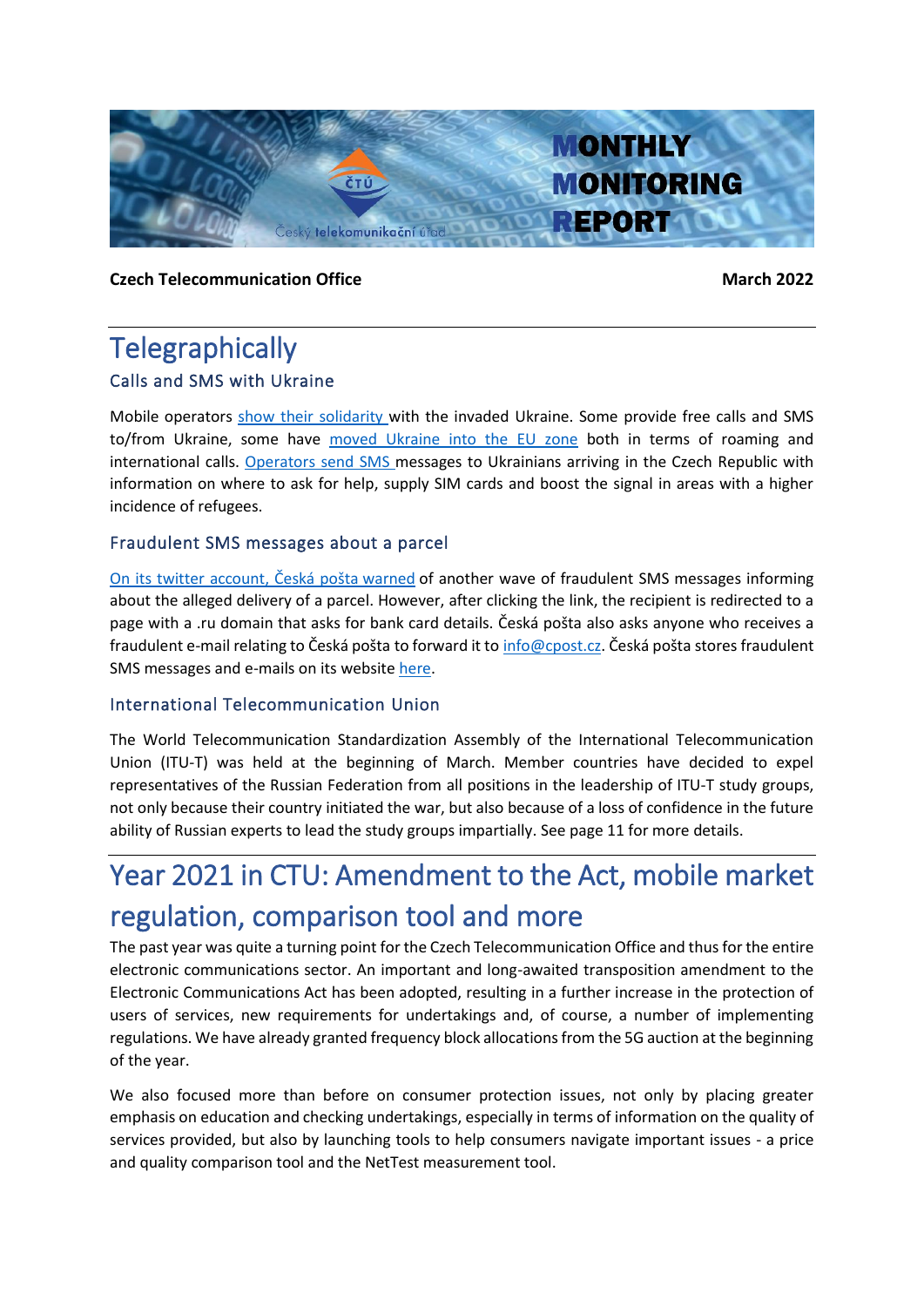In terms of postal market activities, 2021 was primarily a year of reviewing the method and quality of the provision of universal postal services. This is a necessary step for the subsequent launch of the tender for a new postal licence holder this year.

# AMENDMENT TO THE ELECTRONIC COMMUNICATIONS ACT PASSED

One of the priorities of the Czech Telecommunication Office was to support the process of passing the so-called transposition amendment to the Electronic Communications Act. It mainly introduces a number of important new rights for consumers (change of internet access service provider, more mandatory information when concluding contracts, end of unsolicited marketing calls, etc.) and CTU has continuously provided the necessary assistance to the Ministry of Industry and Trade and the Parliament of the Czech Republic during the discussion process. The transposition amendment to the Electronic Communications Act was published in the Collection of Laws as [Act No. 374/2021 Coll.,](https://www.zakonyprolidi.cz/cs/2021-374) and, for the most part, came into effect on 1 January 2022.

### RELATED LEGISLATION IN PREPARATION

CTU started already in 2021 the preparation of implementing legislation that will follow up on the transposition amendment to the Electronic Communications Act. Probably the greatest interest also among professional organizations was related to the preparation of the decree on number portability (Section [34 of the transposition amendment\)](https://www.zakonyprolidi.cz/cs/2005-127#f2915933) and change of internet access service provider (Section [34a of the transposition amendment\)](https://www.zakonyprolidi.cz/cs/2005-127#f7297865). As in the case of several other implementing regulations, CTU organized a working meeting with representatives of the sector to present and discuss the conditions for the successful launch of the new rights of service users on the market.

The legislative processes preceding the adoption of all implementing regulations will continue during the first half of this year.

# BLOCK ALLOCATIONS BASED ON THE 5G AUCTION HAVE ENTERED INTO LEGAL FORCE

At the beginning of the year, CTU granted radio frequency block allocations in the bands 700 MHz and 3400-3600 MHz to all successful participants in the auction of frequencies for 5G networks, all of which gradually came into legal force. Following the block allocations, the re-farming process for the entire 3400-3800 MHz band was initiated based on applications from block allocation holders submitted in May and was completed on 11 August 2021. Successful re-farming will enable efficient use of integrated frequency blocks in the provision of new services. Based on the obligation imposed under the terms of the 5G auction, two companies also presented a spectrum lease offer at the end of the holiday season last year for the purpose of developing 5G applications within Industry 4.0.

### REGULATION OF THE WHOLESALE MARKET FOR ACCESS TO MOBILE SERVICES

In 2021, CTU followed up on previous steps and prepared [a draft analysis of the relevant market for](https://www.ctu.cz/sites/default/files/obsah/ctu/vyzva-k-uplatneni-pripominek-k-navrhu-opatreni-obecne-povahy-analyzy-trhu-c.a/3/xx.2021-x-trhu-c.3-velkoobchodni-trh-pristupu-k-mobilnim-sluzbam/obrazky/art3oopanalyzamobtrhuproverejnoukonzultaciverejna.pdf)  wholesale [access to mobile services](https://www.ctu.cz/sites/default/files/obsah/ctu/vyzva-k-uplatneni-pripominek-k-navrhu-opatreni-obecne-povahy-analyzy-trhu-c.a/3/xx.2021-x-trhu-c.3-velkoobchodni-trh-pristupu-k-mobilnim-sluzbam/obrazky/art3oopanalyzamobtrhuproverejnoukonzultaciverejna.pdf) and, following a public consultation which was met with an unprecedented response, submitted it to the European Commission for notification in November. The Commission decided on phase II of the draft investigation, which was completed in early 2022.

In addition to this analysis, analyses of relevant markets 1 (wholesale services with local access) and the original relevant market 3b (wholesale services with central access) were carried out in 2021.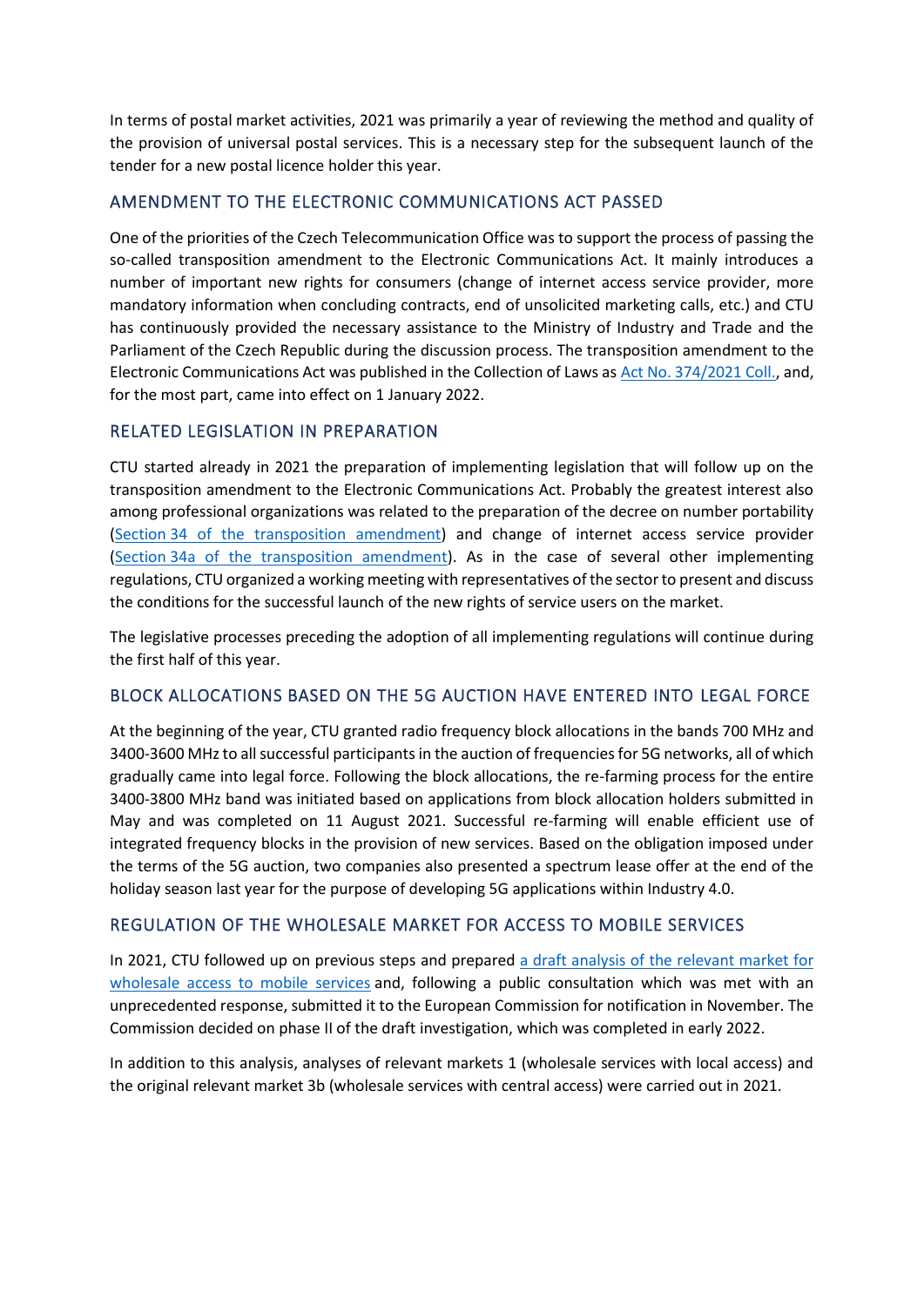### COMPARISON TOOL HELPS TO NAVIGATE SERVICES

In March 2021, we launched pilot operation of a comparison tool for price and quality of electronic communications services, which will allow members of the general public to compare prices for calls, SMS messages , data, fixed and mobile Internet, calls at a fixed location and TV. Since October 2021, the comparison tool has been in "live" operation; by the end of 2021, over 85 thousand users had visited the [comparison tool website](https://srovnavac.ctu.cz/) and had the opportunity to use its services.

### THE LAUNCH OF THE NETTEST WAS ACCOMPANIED BY A PUBLIC CAMPAIGN

The web version of NetTest for the public was launched on 17 September 2021. It has also brought the possibility of certified measurements, which makes it much easier for users to follow the claim process. The launch was accompanied by a large-scale campaign called ["Pay only for the real speed"](https://www.ctu.eu/press-release-ctu-launches-campaign-pay-only-real-speed) on TV, radio, in the media and CTU channels. The campaign used [a brochure p](https://www.ctu.eu/pay-actually-achived-speed)repared at the beginning of the year on the topic of measuring and raising claims about Internet speed. In early 2022, the education campaign was followed by a more technical [video](https://www.youtube.com/watch?v=GoKcIWeJc_o) on how to make the NetTest measurements as correct as possible.

On the day of launch of the tool, a total of 33,281 tests were performed by 26,118 users. This is still a record load for the tool to date. The total number of tests performed per month statistically stabilizes at 63,000 with 38,000 users.

### POSTAL REVIEW

We carried out a comprehensive review of the level of quality and method of provision of universal services and their general availability pursuant to Section  $37(4)$  of the Postal Services Act. CTU published [the results of the review,](https://www.ctu.cz/vyzva-k-uplatneni-pripominek-k-zameru-k-zajisteni-poskytovani-zakladnich-sluzeb-podle-zakona-o) on the basis of which it submitted a plan to ensure the provision of universal services for public consultation. Based on the comments received, CTU modified its plan and submitted it for a new public consultation. Upon its completion, CTU announced on 8 March 2022 a tender for the postal licence holder for the period 2023 - 2024. See details on page 6.

The preparation and publication of an annual [report on the fulfilment of the postal licence holder's](https://www.ctu.cz/sites/default/files/obsah/stranky/572/soubory/zprava2020spodpisem.pdf)  [obligations](https://www.ctu.cz/sites/default/files/obsah/stranky/572/soubory/zprava2020spodpisem.pdf), i.e. currently Česká pošta s.p., can also be seen as part of the review.

# THE PROCESS OF NOTIFICATION OF THE FINANCING OF THE UNIVERSAL POSTAL SERVICES CONTINUES

As early as 2020, the European Commission launched a formal investigation procedure with the Czech Republic on this matter, based on previous pre-notification negotiations and the submission of the final request for notification of the reimbursement of the net costs to the postal licence holder for the period 2018-2022. In 2021, CTU responded on an ongoing basis to all queries and requests for additional information and clarifications that are submitted to the European Commission through the Office for the Protection of Competition. However, by the end of 2021, the European Commission had not made a decision on the matter. Therefore, due to the pending notification, CTU was unable to reimburse the net costs of providing universal postal services for any of the years 2018-2020. We expect the Commission to make the decision in the first half of 2022.

# WE ADDRESSED THE POOR QUALITY OF TV RECEPTION

In 2021, we received a total of 960 complaints and resolved a total of 1,083 complaints (including 123 carried forward from the end of 2020) about interference with terrestrial digital TV broadcasting. Of the 1083 interference cases resolved, only 27 cases involved a mobile network base station in the 700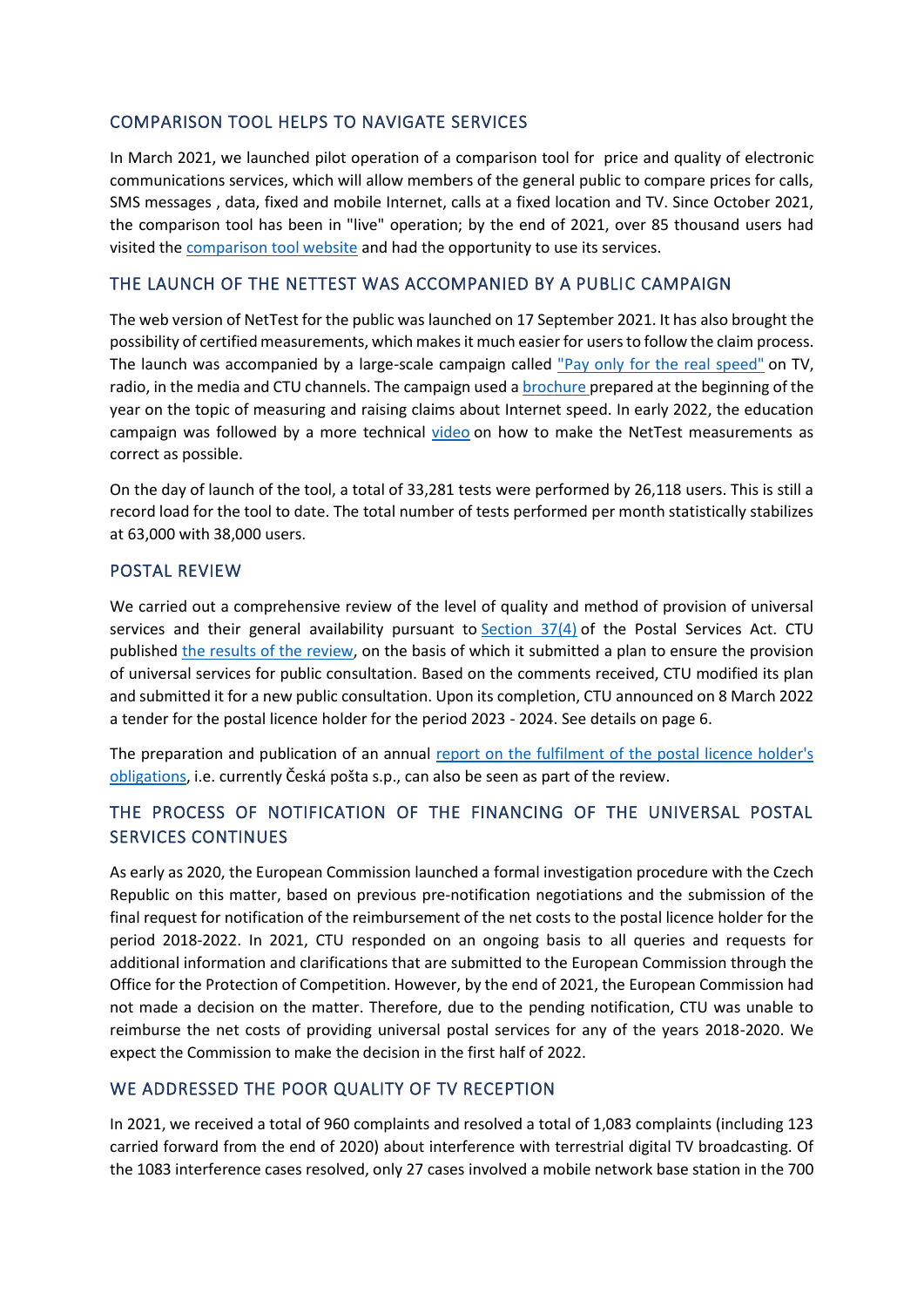MHz or 800 MHz band as the identified source of interference. For these cases, CTU has agreed in advance with the holders of frequencies from the 4G and 5G auction on a mechanism which, on the basis of trial (test) operation of new base stations, effectively prevents major problems of TV signal interference from mobile networks.

The identified causes of interference and their nature have remained the same over the long term (a high proportion of detected defects on the receiving side of the TV viewer - currently 62.6% of all digital TV broadcasting interference cases).

### NEW WEBSITE LAUNCHED

The year 2021 was also marked by the preparation of an updated version of the CTU website. The new website was launched on 4 January 2022. The structure of the website is organized in such a way that users can easily find the required information.

### TELECOMMUNICATION ACADEMY

After the easing of anti-epidemic measures, lecturing activities were resumed in the first half of the year. The team of lecturers, recruited from selected employees of the dispute settlement and consumer protection departments, has been significantly expanded. We expanded our portfolio of lectures and started creating short educational videos. In 2021, CTU published educational videos on the issues of claims of damaged postal items in postal services, colour lines, and, early in the new year, a guide to using the NetTest measurement tool.

# WE HAVE SECURED 2G SERVICES UNTIL 2028

Following the review, O2 was granted a new block allocation in the 2100 MHz band which, among other conditions (in relation to improving 4G coverage on motorways), includes a condition to ensure the operation of the 2G network until at least 30 June 2028. In addition, the operator is obliged to cover 100% of motorways within 3 years and increase network capacity to provide subscribers with access at 10/3 Mbit/s. The block allocation has been granted with validity until 31 December 2041.

### INSPECTION ACTIVITIES

The Office continued to carry out many inspections in 2021 within its scope of powers and responsibilities. In connection with the newly defined conditions for the disclosure of specific information on the quality of Internet access service, in 2021 CTU carried out a nationwide and multistage inspection of the modification of contract terms and conditions in accordance with the requirements set out in Measure of General Nature [VO-S/1/08.2020-9.](https://www.ctu.cz/sites/default/files/obsah/stranky/36864/soubory/vos1final.pdf) This has contributed to a significant improvement in end-users' awareness of the speed parameters of the services they use, and to aligning them with the actual user experience.

CTU also focused, for example, on checking compliance with selected development criteria by holders of block allocations for the bands 800, 1800 and 2600 MHz, checking the process of ensuring portability of telephone numbers by selected providers of electronic communications services. Furthermore, we focused on checking compliance with the conditions for the use of radio frequencies and for the operation of equipment for broadband data transmission in the 2.4 GHz to 71 GHz bands according to the amended General Authorization VO-R/12, with a focus on compliance with the conditions for the newly opened 5.2 GHZ, 5.8 GHz and 60 GHz bands. In the area of postal services, we particularly focused on carrying out a repeated inspection of the delivery of postal items classified as universal postal services by Česká pošta.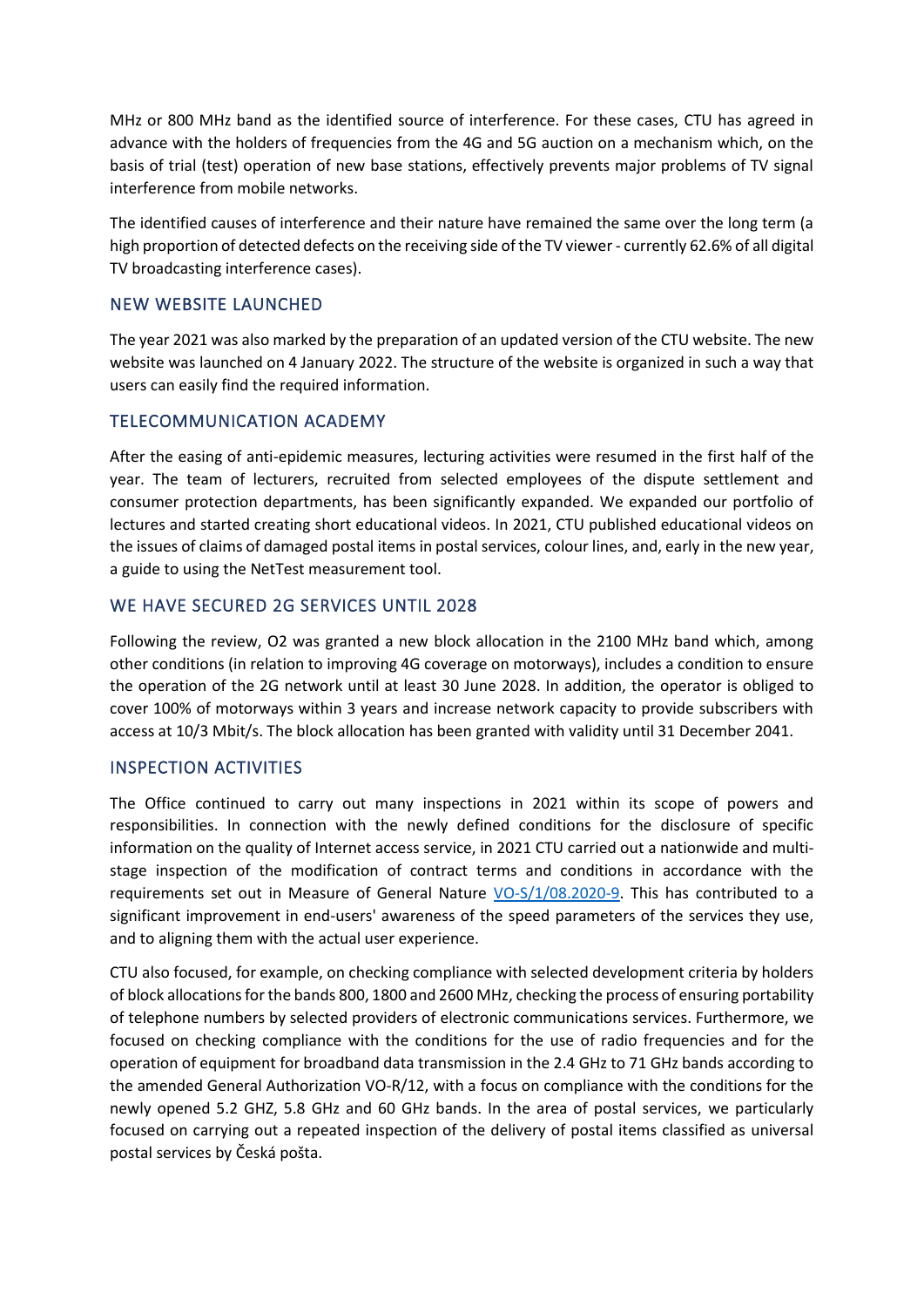# Analysis of the wholesale market for access to mobile services: CTU Council proposes temporary regulation of the wholesale market

Following the comments from BEREC and the European Commission, the Czech Telecommunication Office (CTU) has re-analysed relevant market No.3 - the wholesale market for access to mobile services. Based on its findings, CTU has launched a public consultation on a new draft analysis with specific proposals on temporary measures. Comments on the analysis can be submitted until 18 March 2022.

CTU concluded, in line with BEREC and other expert views, that the market is not an effectively competitive market within a time horizon of up to 2 years. There are undertakings with significant market power and the effects of the 700 MHz auction obligations will not be felt in the meantime. It is therefore necessary to act urgently to protect competition and the interests of users in compliance with Article 32(10) of the Code and Article 131(5) of the Electronic Communications Act and to introduce temporary measures, in particular to prevent certain competitors from being squeezed out of the retail market.

Prices of mobile services in the Czech Republic are [the highest in the European Union,](https://www.tabletowo.pl/wp-content/uploads/2021/12/SMART_20190018__Retail_Broadband_Prices_in_Europe_2020_Final_Report_UMgEdEi5MgpikAWujRotT0J6NGg_81045.pdf) according to a comparison by the European Commission. According to an [analysis by Cable.co.uk,](https://www.cable.co.uk/mobiles/worldwide-data-pricing/#regions) mass market customers in the Czech Republic pay up to the third highest prices for mobile data services in the EU. In particular, the price for 1 GB of mobile data in the Czech Republic is 200% higher than the EU average and almost six times higher than the average of the other V4 countries. This has been a long-term trend over the last decade, with mobile service prices, especially mobile data prices, among the most expensive in Europe. Mobile data prices offered by the three main network operators in the wholesale market are almost twice as high as the already very high retail prices. This is gradually driving competition of attractive offers out of the retail market except those of the existing three mobile operators.

In 2021, T-Mobile terminated the wholesale contracts of a large portion of the smaller virtual operators on its network. Thus, in the wholesale market, there is contractual uncertainty between the three large network operators and the virtual operators. It is possible that a similar situation could happen again at any time, among other things because wholesale contracts normally contain the right of network operators to terminate the contracts within a relatively short period of three months without giving reasons. The situation in the mobile market is therefore very serious and urgently requires regulatory intervention.

Therefore, based on its analysis, CTU proposes to designate O2, T-Mobile and Vodafone as undertakings with significant market power, which allows the Office to order them to temporarily comply with the obligations imposed for the sake of protection of competition and users.

CTU proposes to impose obligations on the three operators to offer two regulatory packages with predefined mobile service content in all their current mobile network access contracts. The regulation of the prices of packages will take the form of a prohibition of margin squeeze combined with setting the maximum wholesale price for the regulatory packages. All three mobile network operators will be obliged to provide access on non-discriminatory terms to both packages, including for newly contracted MVNOs. The regulation will be limited in time to 18 months from the day the remedies will come into effect.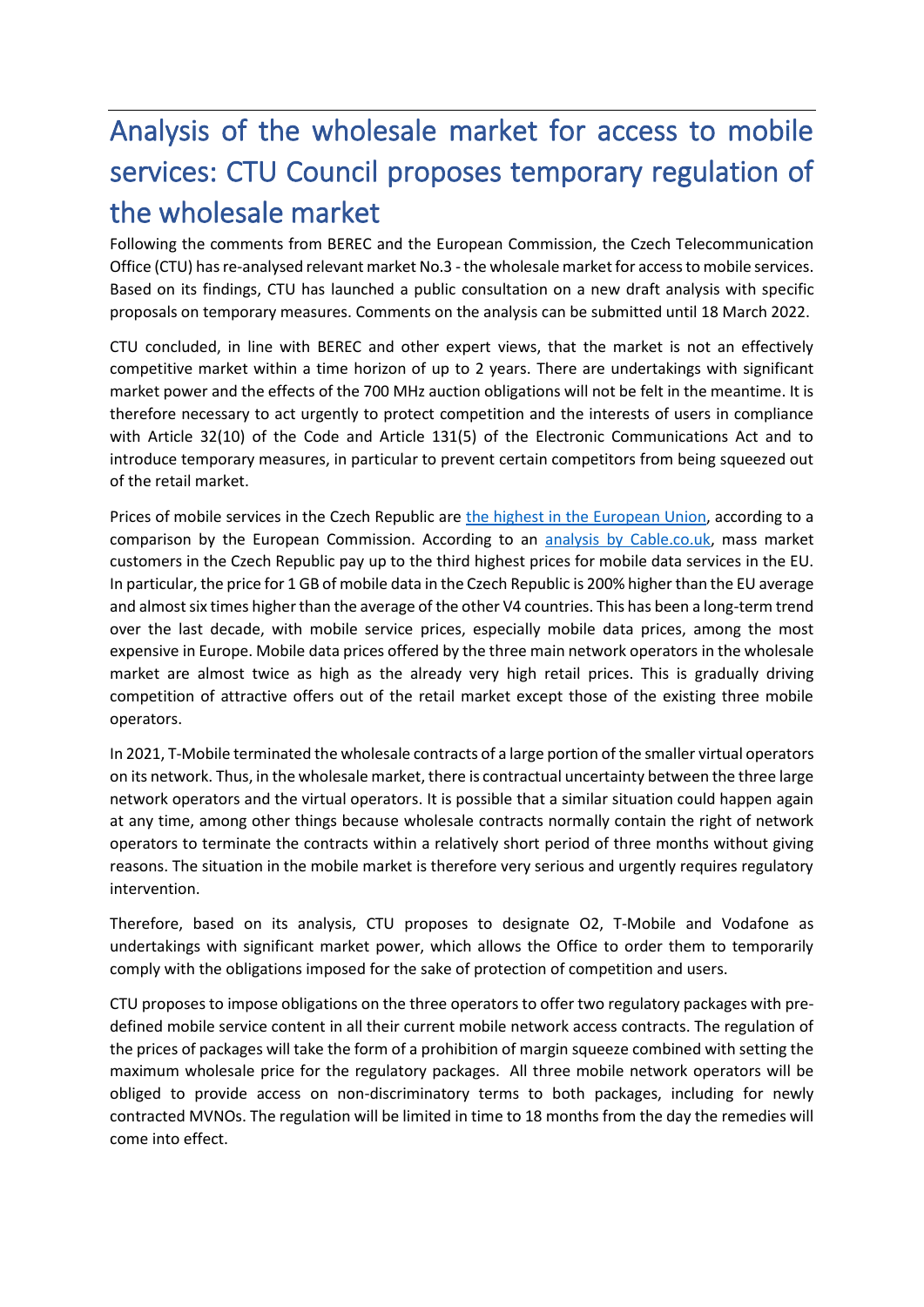"*The Czech Telecommunication Office is a regulatory authority, so I believe that it must try to influence prices, which are among the highest in Europe, by means of regulation. The law gives us that possibility. Council of the Czech Telecommunication Office did not consider it justifiable to do nothing. We hope that the proposed specific regulatory packages will contribute to reducing prices on the retail market*," said CTU Council Chair Hana Továrková.

# Tender for postal licence holder announced

**The Council of the Czech Telecommunication Office has announced a tender for a postal licence holder for the period from 1 January 2023 to 31 December 2024. Imposition of the obligation to provide and ensure the following universal services throughout the territory of the Czech Republic shall be the subject of the tender. The tender was published on the [notice board](https://www.ctu.cz/oznameni-o-vyhlaseni-vyberoveho-rizeni-na-drzitele-postovni-licence-pro-obdobi-1-1-2023-31-12-2024) and in the [Postal](https://www.ctu.cz/postovni-vestnik-castka-4-z-8-brezna-2022)  [Bulletin.](https://www.ctu.cz/postovni-vestnik-castka-4-z-8-brezna-2022) The deadline for submitting an application is 11 May 2022.**

The delivery of postal parcels up to 10 kg nationally and the delivery of postal items up to 2 kg nationally for postal items whose dimensions exceed 35.3 x 25 x 2 cm or weight of 1 kg are no longer imposed as an obligation to provide the universal service. The provision of these services is ensured on the market under conditions comparable to the requirements under the Postal Services Act, without the need to impose such an obligation.

UNIVERSAL SERVICES THAT THE POSTAL LICENCE HOLDER WILL BE OBLIGED TO PROVIDE:

the service of delivery of postal items up to 2 kg abroad and also nationally for postal items, whose dimensions do not exceed 35.3 x 25 x 2 cm and weight does not exceed 1 kg,

the service of delivery of postal parcels up to 10 kg abroad,

the service of delivery of money by means of money order,

the service of delivery of registered item,

the service of delivery of insured items,

the service of free delivery of postal items up to 7 kg for the blind,

services that must be provided based on the obligations arising from the Czech Republic's membership of the Universal Postal Union

# Checked by CTU in February...

... compliance with the conditions of General Authorization No. VO-R/12/11.2021-11 for the use of radio frequencies and for the operation of equipment for broadband data transmission in the bands 2.4 GHz–71 GHz

CTU carried out a total of 10 inspections. Defects were identified in 9 cases, consisting in the use of indoor frequencies outside a building and failure to comply with other terms of the general authorization, which were resolved by a call to rectify the identified deficiencies and which will subsequently be addressed in administrative proceedings.

...compliance with the conditions of General Authorization No. VO-R/24/05.2019-4 for the operation of equipment of infrastructure for transmitting radio signals inside tunnels, premises of buildings and trains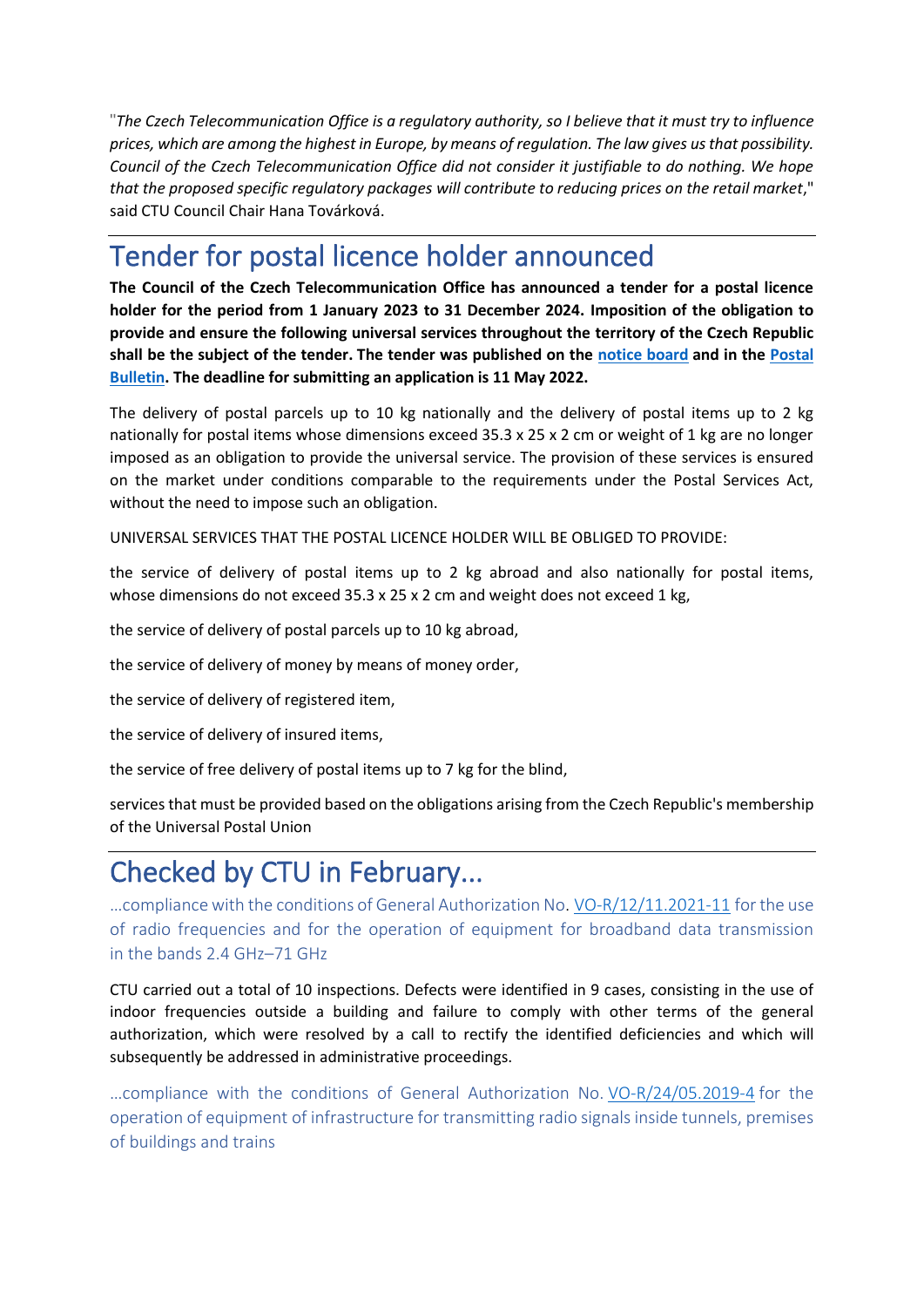CTU carried out a total of 3 inspections. Defects were identified in all 3 cases, consisting of failure to comply with the terms of the general authorization, which were resolved by a call to rectify the identified deficiencies and which will subsequently be addressed in administrative proceedings.

# … sources of interference with the operation of electronic communications equipment and networks, the provision of electronic communications services or the operation of radiocommunications services

In February, CTU closed 8 cases of interference with GSM and LTE public mobile communication networks (in 3 cases the source of interference was an active element of TV signal reception), 9 cases of interference with radio and satellite signal reception, 2 cases of interference with WiFi stations, and 5 cases of interference with various devices (alarm receiving center receiver, short-range devices, amateur service radio station, etc.). In cases where the interference was confirmed and the source of the interference was traced, the operators of the interference sources were ordered to eliminate them.

### … the use of radio frequencies without authorization

CTU carried out 14 inspections focusing on the use of frequencies without authorization. 3 inspections revealed use of frequencies without individual licence; the cases were referred for resolution in administrative proceedings.

#### ... sources of interference with TV signal reception

In February, CTU closed a total of 65 cases of TV signal reception interference. The investigation of complaints about poor TV reception revealed that in 46 cases the defect was in the viewer's equipment (most often a technical fault of the receiving antenna), in 11 cases the interference stopped or occurred sporadically. In five cases, a source of interference was detected, and in all 5 cases the source of interference was a mobile operator's base station (see below). In 1 case, it was due to reception in a non-covered area and two complaints were cancelled by the complainants before the investigation began.

### … pilot operation of LTE base stations in the 800 MHz band

As of 28 February 2022, 287 base stations were in pilot operation, and 16,976 stations were in permanent operation. In February, an LTE base station was not identified as a source of TV signal interference in any case.

### … pilot operation of 5G/LTE base stations in the 700 MHz band

As of 28 February 2022, 416 base stations were in pilot operation, and 270 stations were in permanent operation. In February, a 5G/LTE base station was identified as a source of TV signal interference in five cases. In February, CTU sent a letter via data mailbox to 86 municipalities in whose region the pilot operation of 5G base stations was launched, [with information on how to proceed in the event of TV](https://www.ctu.eu/issues-related-lte-networks)  [signal reception interference.](https://www.ctu.eu/issues-related-lte-networks)

1756 - the number of decisions issued in February on the matter, of which 1747 decisions concerned a dispute over payment (payment of the price for services).

2695 - the number of administrative proceedings initiated in February concerning subscriber disputes between the person carrying out the communication activity and the subscriber. These are the disputes over payments and objection against the settlement of a claim concerning the billing of the price or the provided publicly available electronic communication service.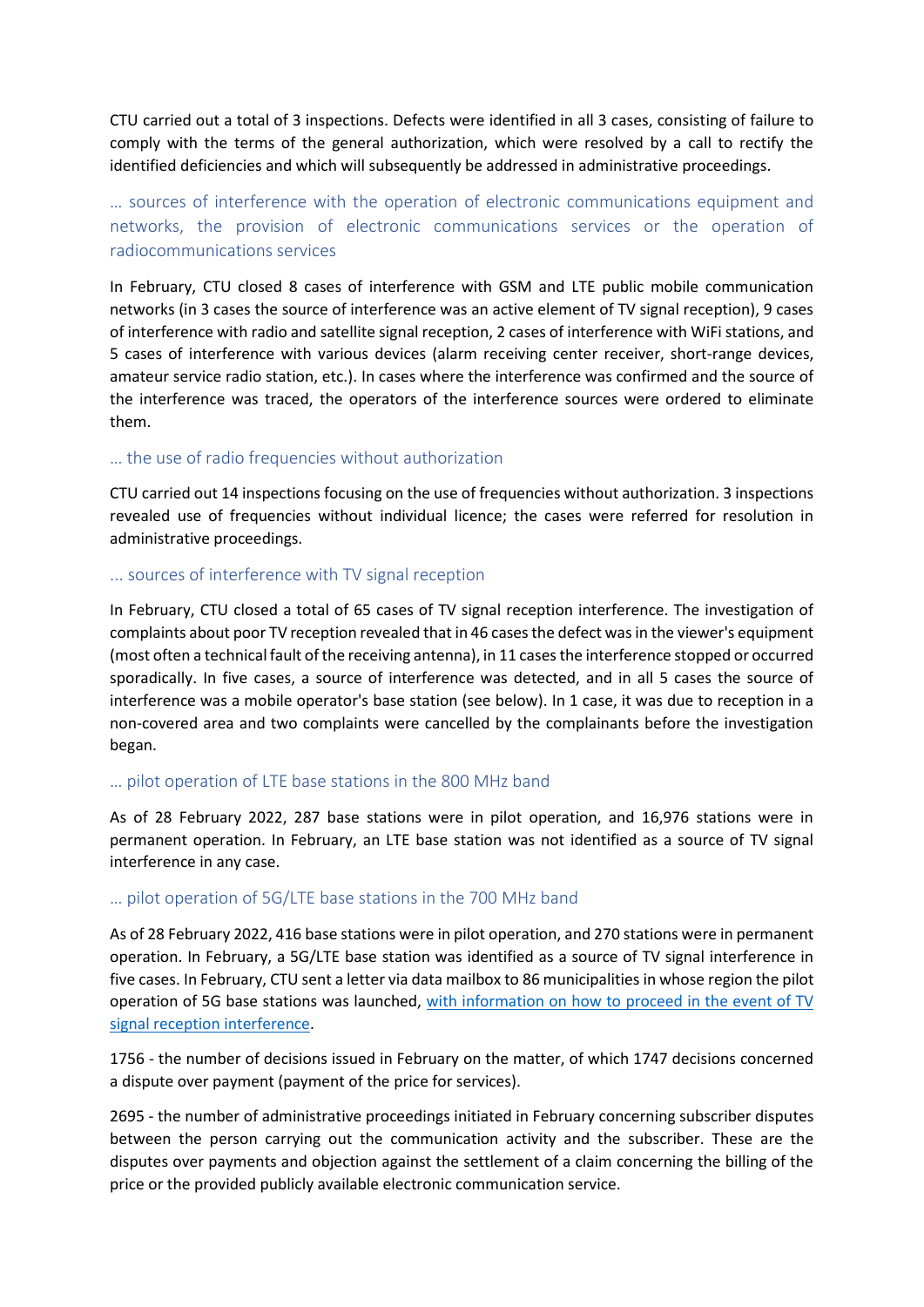# Market analyses

# Market No. 2 – Wholesale dedicated capacity

In the period between 3 February and 3 March 2022, CTU published at the [discussion site a](https://www.ctu.eu/call-comments-draft-measure-general-nature-a2xx2022-y-market-no-2-wholesale-dedicated-capacity) public consultation on the draft measure of general nature  $A/2/xx.2022-Y$ , Market No. 2 – wholesale dedicated capacity. It will now settle the comments received within the period of one month and subsequently publish the settlement table. CTU will then consult the draft with the Office for the Protection of Competition.

# A unilateral change to the contract must be notified in a clear and comprehensible manner

**Providers of electronic communications services have the right to unilaterally change their contract terms and conditions, but they are obliged to comply with all the requirements of the Electronic Communications Act when making such changes. One of these requirements is to ensure that customers are informed of forthcoming changes to their subscription contracts.**

According to the [current legislation](https://www.zakonyprolidi.cz/cs/2005-127#p63b-5) which has been in effect since 1 January 2022, providers are entitled to change the terms and conditions if so agreed. They are also obliged to inform the subscribers of any changes in text form in a clear and comprehensible manner no later than one month before the change to the contract comes into effect, and at the same time inform them of their right to terminate their commitment under the contract without incurring any additional costs if they do not agree to the new terms and conditions. The parties concerned have the right to terminate the contract within one month of receipt of the notice.

Regarding the newly defined conditions for communicating changes to contract terms, CTU welcomes in particular the new emphasis on a more transparent form of such notification, as the law explicitly defines the requirement for clear and comprehensible communication of this information to subscribers.

# Legislative changes

# DECREES RESPONDING TO THE TRANSPOSITION AMENDMENT TO THE ELECTRONIC COMMUNICATIONS ACT

On 4 February 2022, Decree No. [22/2022 Coll.](https://www.zakonyprolidi.cz/cs/2022-22) amendin[g Decree No. 267/2017 Coll.,](https://www.zakonyprolidi.cz/cs/2017-267) on caller location and identification when calling emergency numbers, and [Decree No. 117/2007 Coll.,](https://www.zakonyprolidi.cz/cs/2007-117) on numbering plans for electronic communications networks and services, as amended, were published in Part 13 of [the Collection of Laws.](https://www.zakonyprolidi.cz/cs/castka/2022-13)

The Decree came into effect on the date of its publication, i.e. 4 February 2022.

On the same day, [Decree No. 23/2022 Coll.](https://www.zakonyprolidi.cz/cs/2022-23) amending [Decree No. 388/2006 Coll.,](https://www.zakonyprolidi.cz/cs/2006-388) on the net costs of universal service in electronic communications, was published in Part 13 of the Collection of Laws.

On 25 February 2022, [Decree No. 37/2022 Coll.](https://www.zakonyprolidi.cz/cs/2022-37) amending [Decree No. 161/2005 Coll.,](https://www.zakonyprolidi.cz/cs/2005-161) on determining the characteristics of the functions of specially equipped telecommunications end devices for various types of disability, was published in [Part 19 of the Collection of Laws.](https://www.zakonyprolidi.cz/cs/castka/2022-19)

Both decrees came into effect on 1 March 2022.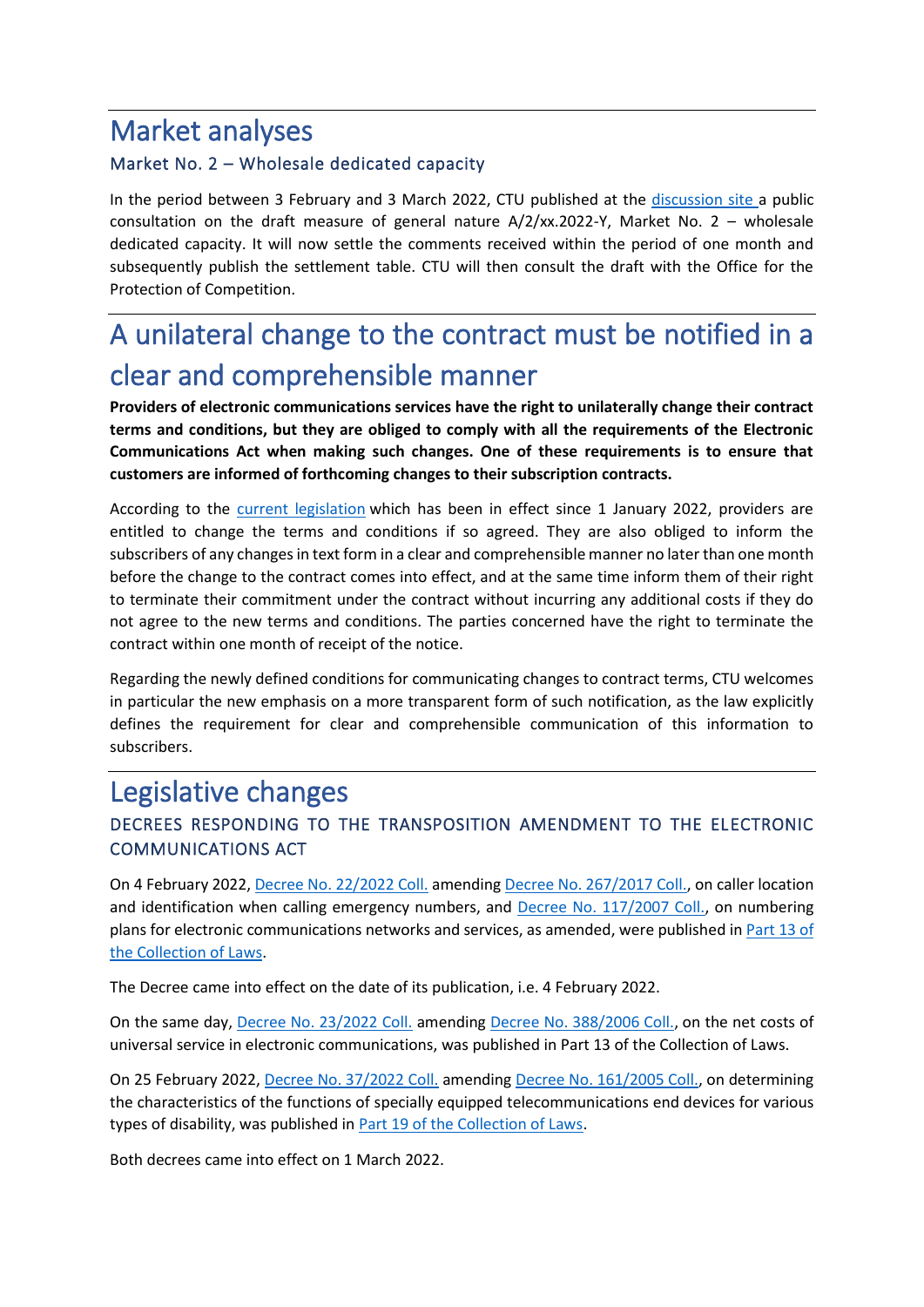# Radio spectrum management SATELLITE SERVICE

By issuing individual licences for the satellite and ground station, the Office completed the phase of registration of frequencies in the MIFR register (with ITU) of the CZE-BDSAT nanosatellite network and the granting of individual licence for the space station and the combined converter. The satellite is expected to be launched into orbit by SpaceX in April-May 2022.

## PARAMETERS OF SYNCHRONOUS OPERATION OF 4G AND 5G

In the newly issued part of the Radio Spectrum Utilisation Plan [No. PV-P/7/02.2022-3](https://www.ctu.cz/sites/default/files/obsah/ctu/telekomunikacni-vestnik-castka-3/2022/obrazky/tv-2022-03.pdf) for the 2700- 4200 MHz band, CTU added parameters for synchronous operation of 4G and 5G TDD mobile networks in the 3.4-3.8 GHz band. The adjustment follows the granting of block allocations for the operation of nationwide networks intended for the provision of high-speed electronic communications services in the 3400-3600 MHz band. The added conditions also consider the needs of transmitters or networks for Industry 4.0, campus and private networks.

# UPDATING THE SPECTRUM MANAGEMENT STRATEGY

On 2 March, the Council of the Czech Telecommunication Office approved the material "Second Situation Report on the State of Fulfilment of Measures (supplementary document to the Radio Spectrum Management Strategy of 3 June 2015, as amended by the Situation Report on the State of Fulfilment of Measures of 16 May 2018)" for the launch of the inter-ministerial comment procedure.

The most important goals for the near future include:

Ensuring the conditions for the development of digital terrestrial radio broadcasting (DAB) in Band III (174-225 MHz) and conducting a tender for the block allocations of multiplex frequencies for commercial broadcasting (expected in 2022),

Preparing the 1.4 GHz band for use by MFCNs to support downloads for asymmetric traffic on IMT networks (including 4G and 5G) as demand for such use arises,

Analysis of possible conditions of use of the 410/420 MHz and 450/460 MHz frequency bands, including methods of authorization, considering the needs of potential users of the band,

Preparing a position for a future decision on the 600 MHz band (UHF band),

Comprehensive assessment of the fee policy and drafting of a proposal to amend Government Regulation No.154/2005 Coll., on the determination of the amount and method of calculation of fees for the use of radio frequencies and numbers, as amended, with a focus on optimizing frequency fees to take account of technological trends and cost aspects on the part of frequency users, to take account of the introduction of wide radio channels enabling higher data throughput, to encourage the development of innovative services and technologies, and to stimulate the development of coverage of non-covered areas.

Stakeholders can submit their comments within the inter-ministerial comment procedure until 16 March 2022.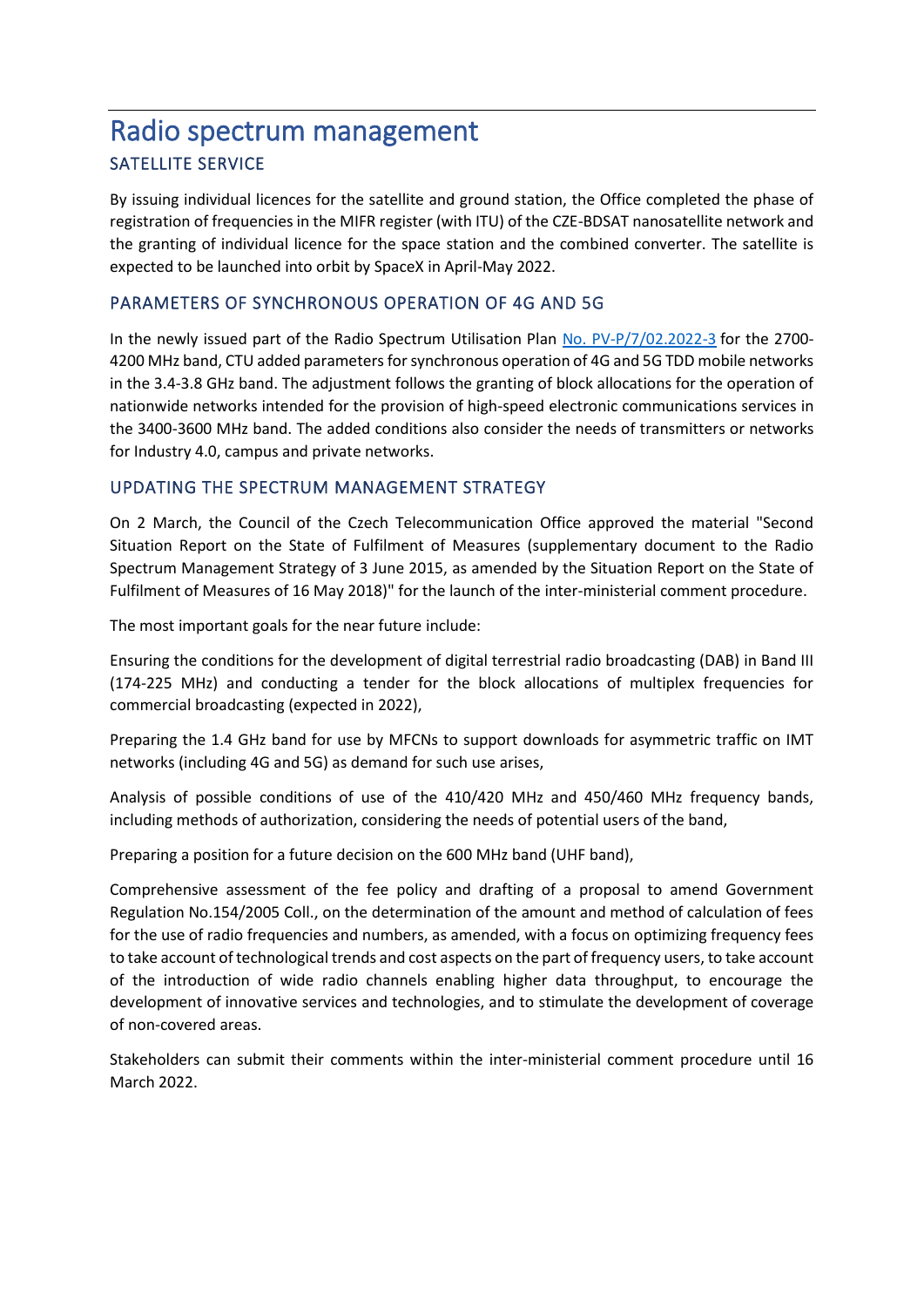# Telecommunications regulation in EU and in the world Official Journal of the EU

On 9 February, [Commission Implementing Decision \(EU\) 2022/172](https://eur-lex.europa.eu/legal-content/EN/TXT/PDF/?uri=CELEX:32022D0172&from=EN) of 7 February 2022 amending Implementing Decision (EU) 2018/1538 on the harmonisation of radio spectrum for use by short-range devices within the 874-876 and 915-921 MHz frequency bands, was published.

On 9 February, [Commission Implementing Decision \(EU\) 2022/173](https://eur-lex.europa.eu/legal-content/EN/TXT/PDF/?uri=CELEX:32022D0173&from=CS) of 7 February 2022 on the harmonisation of the 900 MHz and 1 800 MHz frequency bands for terrestrial systems capable of providing electronic communications services in the Union and repealing Decision 2009/766/EC, was published.

On 10 February, [Commission Implementing Decision \(EU\) 2022/179](https://eur-lex.europa.eu/legal-content/EN/TXT/PDF/?uri=CELEX:32022D0179&from=EN) of 8 February 2022 on the harmonised use of radio spectrum in the 5 GHz frequency band for the implementation of wireless access systems including radio local area networks and repealing Decision 2005/513/EC, was published.

On 10 February, [Commission Implementing Decision \(EU\) 2022/180](https://eur-lex.europa.eu/legal-content/EN/TXT/PDF/?uri=CELEX:32022D0180&from=EN) of 8 February 2022 amending Decision 2006/771/EC as regards the update of harmonised technical conditions in the area of radio spectrum use for short-range devices was published.

### BEREC

The [50th BEREC Plenary meeting](https://berec.europa.eu/eng/events/berec_events_2022_/291-public-debriefing-on-the-outcomes-of-the-50th-berec-ordinary-meetings) took place on 10 – 11 March 2021.

BEREC Board of Regulators adopted the following documents for publication:

- BoR (22) 22 28th BEREC International Roaming Benchmark Data Report 1 April 2021 to 30 September 2021
- BoR (22) 23 Public summary of the BEREC work on the Open Radio Access Network (RAN)
- BoR (22) 33 BEREC Report on regulatory treatment for fixed and mobile backhaul, and Report on the outcome of the public consultation
- BoR (22) 34 External Sustainability Study on Environmental impact of electronic communications

Other documents approved for public consultation:

- BoR (22) 30 Draft Update to the BEREC Guidelines on the Implementation of the Open Internet Regulation
- BoR (22) 31 Explanatory document on the Public Consultation on the draft BEREC Guidelines on the Implementation of the Open Internet Regulation
- BoR (22) 35 Draft BEREC Report on Sustainability: Assessing BEREC's contribution to limiting the impact of the digital sector on the environment

# European Commission

On 2 February, the European Commission presented a ne[w strategy on standardisation,](https://ec.europa.eu/docsroom/documents/48598) which outlines a new approach to standards within the single market and worldwide. The strategy is accompanied by [a proposal](https://ec.europa.eu/docsroom/documents/48599) for an amendment of the regulation on standardisation, a [report](https://ec.europa.eu/docsroom/documents/48600) on the implementation of the regulation and the 2022 [annual EU work programme](https://ec.europa.eu/docsroom/documents/48601) for European standardisation. The new strategy aims to strengthen the EU global competitiveness, contribute to resilient, green and digital economy and embed the democratic values in technological applications.